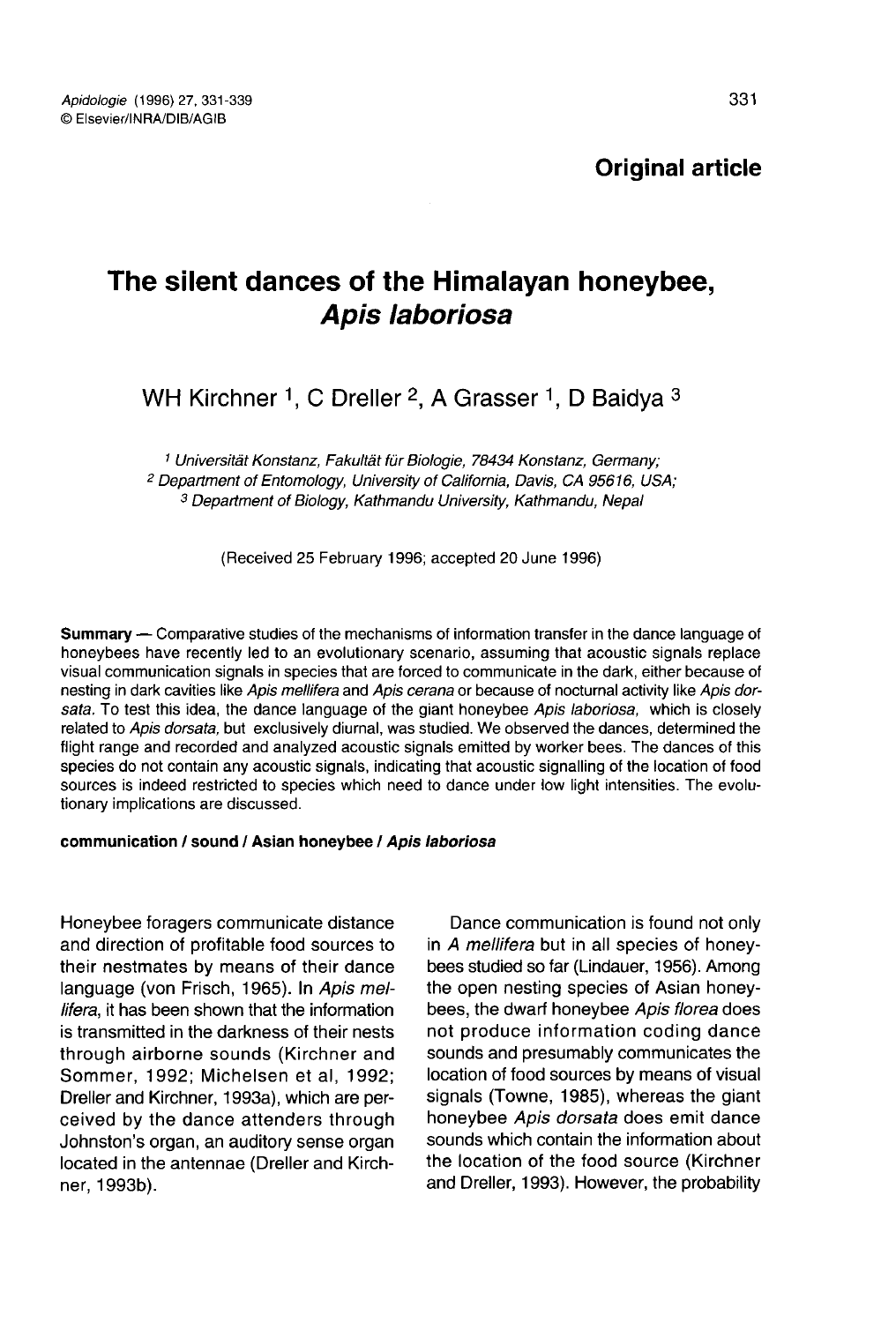of sound production, which is close to one in A mellifera, turned out to be substantially lower in A dorsata, indicating that this species might be able to use both visual and acoustic signals. A *dorsata* forages and dances not only during the daytime, but also during moon-lit nights (Dyer, 1985). Observations of nocturnal dances of A dorsata revealed that the probability of dance sound production was significantly higher at night time than during the day (Kirchner and Dreller, 1993), supporting the hypothesis of Towne (1985) that acoustic dance communication signals might have evolved in honeybees when they were forced to dance at low light intensities.

The giant honeybee, Apis laboriosa, a close relative of the lowland giant honeybee, A dorsata, can be found in the Himalayan range at altitudes of 1 200 m to 3 500 m (Sakagami et al, 1980; Roubik et al, 1985; Underwood, 1990). The species was first described by Smith in 1871, but there was some discussion on the species status of this bee (Maa, 1953; Sakagami et al, 1980; McEvoy and Underwood, 1988; Ruttner, 1988, 1992; Smith, 1991), which was mostly considered as being a subspecies of A dorsata until quite recently. Many aspects of the biology of this bee, which lives in quite inaccessible places, are still entirely unknown. This is especially true for the dance language of A laboriosa.

A laboriosa has never been found to be active at night and nocturnal activity would seem to be quite unlikely because of low temperatures at night time. The dance language of this species is therefore especially interesting, because it should allow a test of the hypothesis that acoustic communication of the location of feeding sites is an adaptation to foraging at low light intensities. If, on the other hand, acoustic communication of food sources already evolved in a common ancestor of the genus Apis and the silent dances of A florea were a derived trait, one would expect acoustic dance signals to be present in A laboriosa.

The purpose of the present study was therefore to observe the dances of A laboriosa, compare the dance language of these bees with the dances of other honeybee species and to clarify whether A laboriosa uses sound to communicate the location of feeding sites.

## **METHODS**

The study was conducted in March 1995 in northeast Nepal, close to the 8 586 m high Mount Kantchenjunga (87'45"N, 27'30"E) at an elevation of 2 100 m. A large colony of A laboriosa Smith 1871 (width and length of the comb both about 1.2 m) was found under an overhanging cliff ledge about 150 m high in a vertical cliff of a deep river valley. In this area A laboriosa is geographically separated from A dorsata. Furthermore, measurement of the cubital index of the wings revealed an extremely high cubital index of 17.5  $\pm$  6.2 (n = 13), which is typical for A laboriosa and different from the cubital index of A dorsata as reported by Sakagami et al (1980).

Dances were observed through binoculars from a distance of about 30 m. The dance tempo was determined by measuring the duration of dance circuits with a stop watch, the directions indicated in the dances were estimated with a resolution of 15°. Individually marked bees were trained to forage at an artificial feeding site, where 2 M sucrose was provided. Sound was recorded using a pressure-sensitive and a velocity-sensitive microphone (previously used to record dance sounds of A mellifera (Michelsen et al, 1987)) on a digital audio tape recorder (Sony DAT recorder TCD-D3). Sounds of flying bees were recorded at a distance of 1 m from the comb. Sounds emitted by bees standing on the comb were recorded at a distance of 1-2 cm from the comb. Recorded sound signals were analysed in the laboratory using a CED 1401 laboratory interface and an IBM-compatible computer.

# **RESULTS**

During 8 days of observation of the colony we observed intense foraging and dancing activity. The main activity time of the bees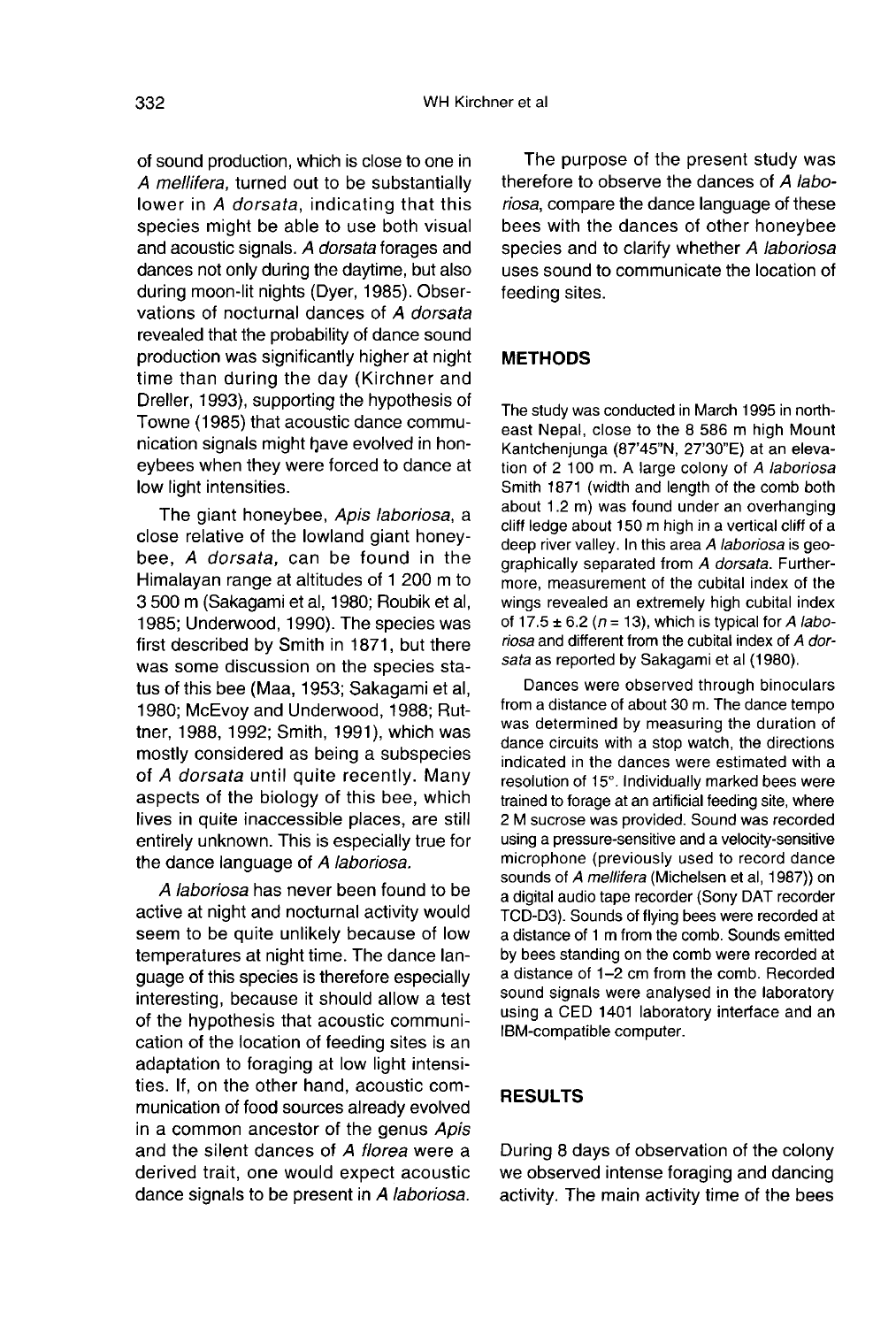was between 900 and 1600 hours, depending on the weather conditions. Returning forager bees advertised a number of different feeding sites, mostly nectar sources, at different distances and directions. The pat tern of feeding sites indicated in a sample of 93 dances recorded on three consecutive days is indicated in figure 1a. The durations of the dance circuits ranged from 2.0 to 11.1 s with a mean of  $4.8 \pm 1.8$  s. Figure 1b shows the distribution of circuit durations in this sample of dances. Compared with the distribution of circuit durations found for A dorsata in India in a previous study, there was a significant difference in that the dance circuits of A laboriosa lasted longer on average. As it turned out to be impossible to train the bees to an artificial feeder at distances further than 50 m, we could not determine the distance dialect of A laboriosa. Assuming the distance dialect is similar to the distance dialect of A dorsata, we can calculate the distances inferred by the dancers. The mean distance would then be about 700 m, the longest distance indicated by the dancers about 2 km.

In all species of honeybees found to produce dance sounds studied so far, the frequency of the dance sounds is similar to the frequency of wing beat in flight. Therefore, we determined acoustically the wing beat frequency of flying workers of A laboriosa. We found a mean wing beat frequency of  $133 \pm 18$  Hz ( $n = 20$ ). This is significantly ( $P < 0.01$ ) lower than in the wing beat frequency of A mellifera, but not significantly different from the wing beat frequency of A dorsata.

A sample of 40 vigorous and long-lasting dances was observed from a short distance and all sounds produced by the dancer and the dance attendance recorded on digital audio tape.

None of the dancers produced any dance sounds. The dances were entirely silent. Just short squeaking sounds similar to those which have been described as stop signals in A mellifera could be heard from time to time. An example of such a signal is shown in figure 2. This signal was produced by bees standing close to the dancer, presumably emitted as a begging signal.

## **DISCUSSION**

The main result of the present study is the lack of dance sounds in the dance communication system of A laboriosa. As the recording system used in A laboriosa was the same as in previous studies of the dance sounds of other honeybee species, it was obviously suitable to detect dance sounds, and as stop signals and background noise were recorded and of similar amplitude as in other species of honeybees, the system was also operating during the recordings. Therefore we can exclude the possibility that the lack of dance sounds is due to inappropriate, insensitive or malfunctioning equipment. Dance sounds have been described independently in A mellifera by Esch (1961) and Wenner (1962). These sounds are produced by dorsoventral vibrations of the wings in round and wagging dances (Kirchner et al, 1988) and are exclusively airborne sounds (Michelsen et al, 1986), perceived by the dance follower bees through Johnston's organ, located in the antennae (Kirchner et al, 1991; Dreller and Kirchner, 1993b). The dance sounds provide the dance attenders with the information about the location of the food source (Michelsen et al, 1992; Kirchner and Sommer, 1992; Dreller and Kirchner, 1993a). Similar dance sounds have also been found in the Asian bees A cerana (Towne, 1985) and in A dorsata (Kirchner and Dreller, 1993), whereas A florea does not produce dance sounds (Towne, 1985). Both open nesting species, A florea and A dorsata, however, can perceive those sounds like A mellifera (Dreller and Kirchner, 1994). Therefore, we assume that A laboriosa might also be able to per-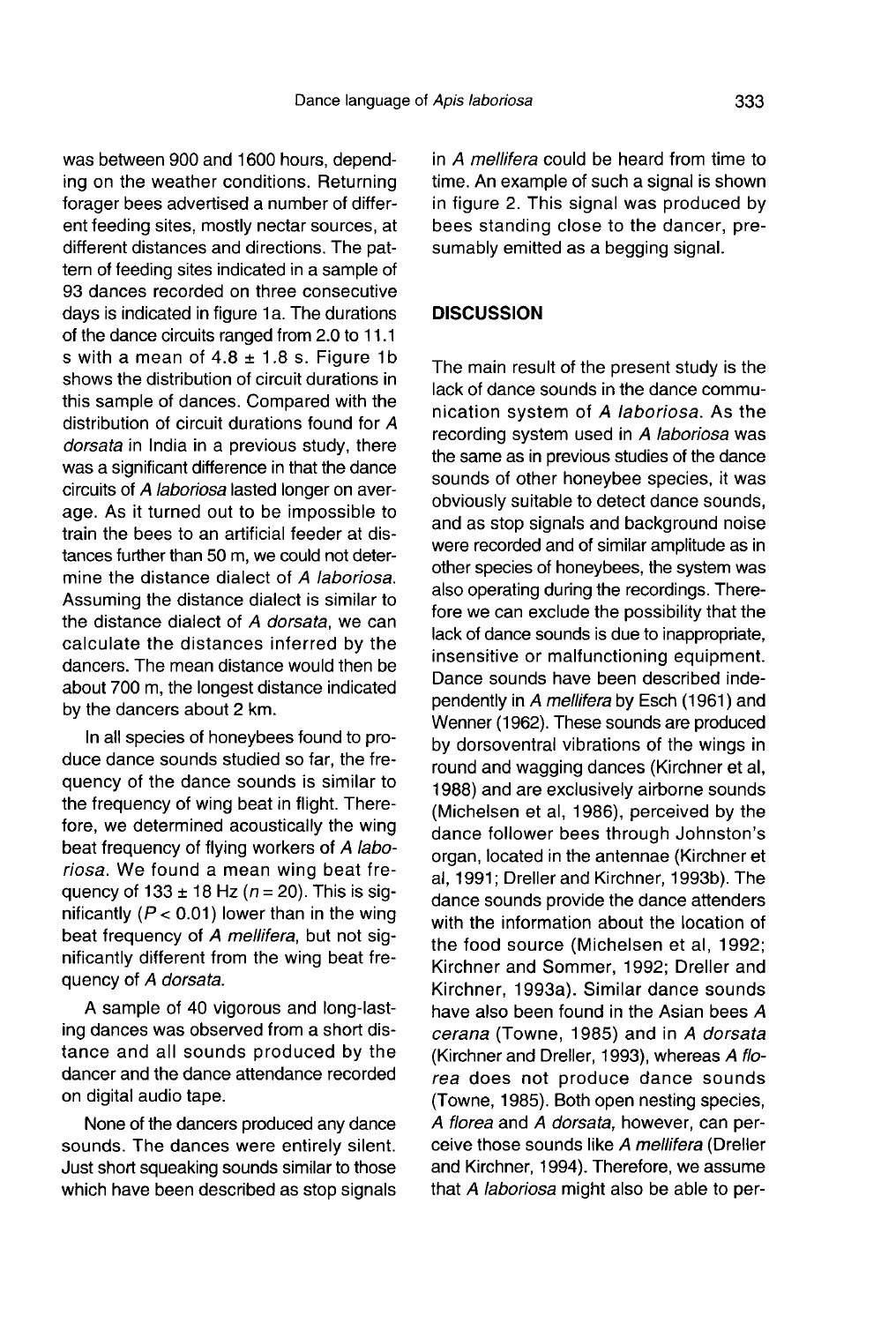

Fig 1. A: Pattern of feeding sites indicated in a sample of 93 dances of A laboriosa recorded on three consecutive days. Distance is expressed in terms of circuit duration (s), the magnetic north compass directions is indicated. B. Distribution of circuit durations (s) in the same sample of dances. The mean circuit duration is  $4.8 \pm 1.8$  s.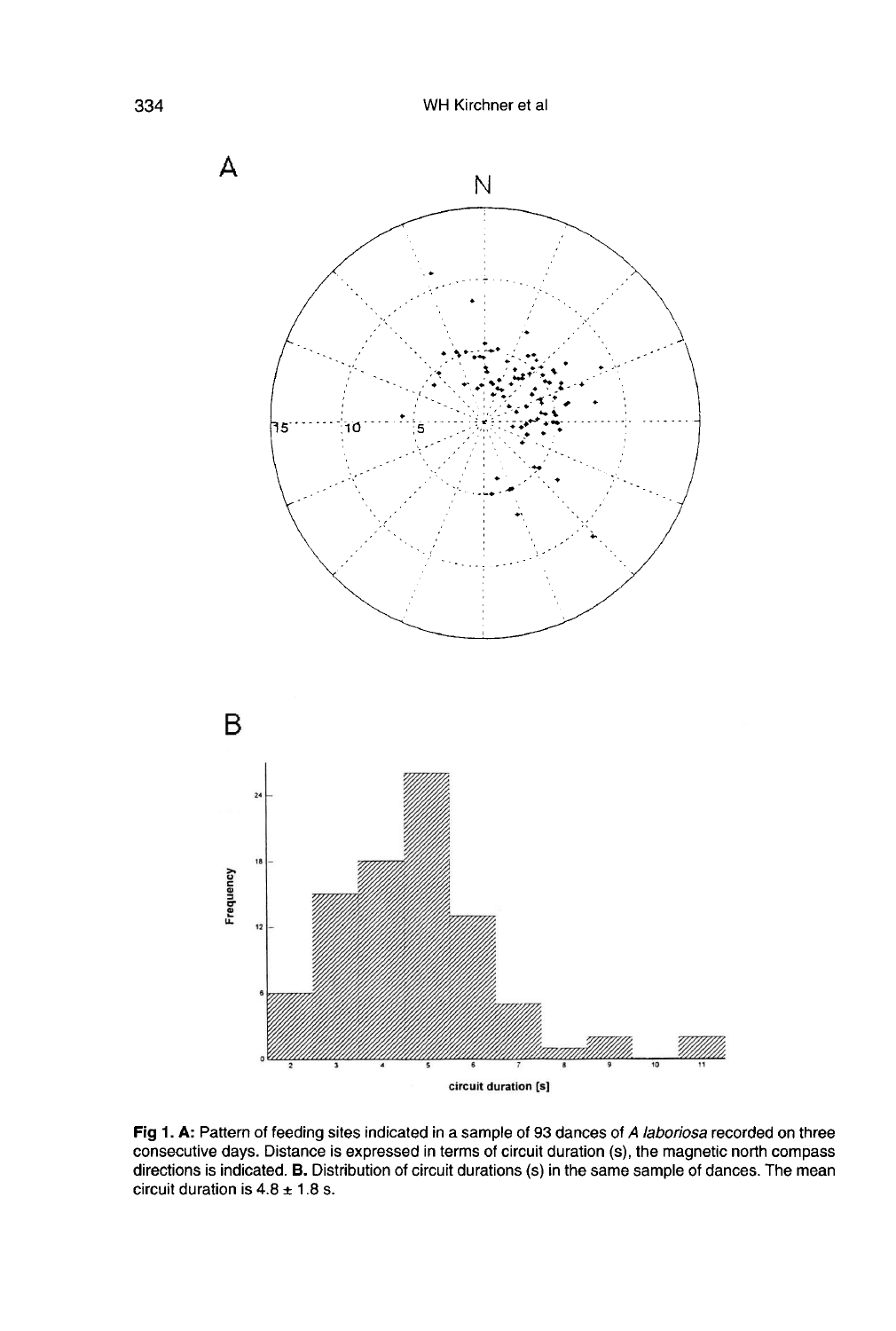that A laboriosa might also be able to perceive sound.

Dance attenders in A dorsata are able to pick up the information about the location of the food source acoustically. However, only a fraction of the dances of A dorsata for natural food sources contains dance sounds. This finding supported the hypothesis of Towne (1985) that acoustic signalling of the location of food sources evolved when ancestors of recent honeybees began to forage at low light intensities. In this scenario A dorsata reflects an evolutionary stage in which acoustic signals can be used, and are used during nocturnal foraging, but are probably not essential for successful dance communication during the day.

This idea was tested in our study of the dance language of A laboriosa. The rough climate at the high altitudes where this bee lives excludes nocturnal foraging. If giant honeybees are able to communicate the location of food visually during the daytime, a species that is dancing exclusively diurnally does not need additional acoustic signals. Our result that the dances of the Himalayan honeybee A laboriosa are entirely silent thus supports this hypothesis.

The squeaking sound (fig 2) is basically similar to the stop signal of A mellifera (Esch, 1964; Nieh, 1993). The frequency is substantially lower, corresponding to the lower wing beat frequency of the much larger A laboriosa. A stop signal has also been described in A dorsata by Towne (1985). It is similar in signal duration. Sound frequency was not analysed by Towne (1985).

The distribution of dance circuit durations indicates that the observed colony foraged in a wider area compared to a colony of A dorsata observed in a previous study in India (Kirchner and Dreller, 1993). The lack of a calibration of circuit durations by train-



Fig 2. Temporal structure and frequency spectrum of the stop signal of A laboriosa. The signal duration is about 130 ms, the main frequency is about 150 Hz.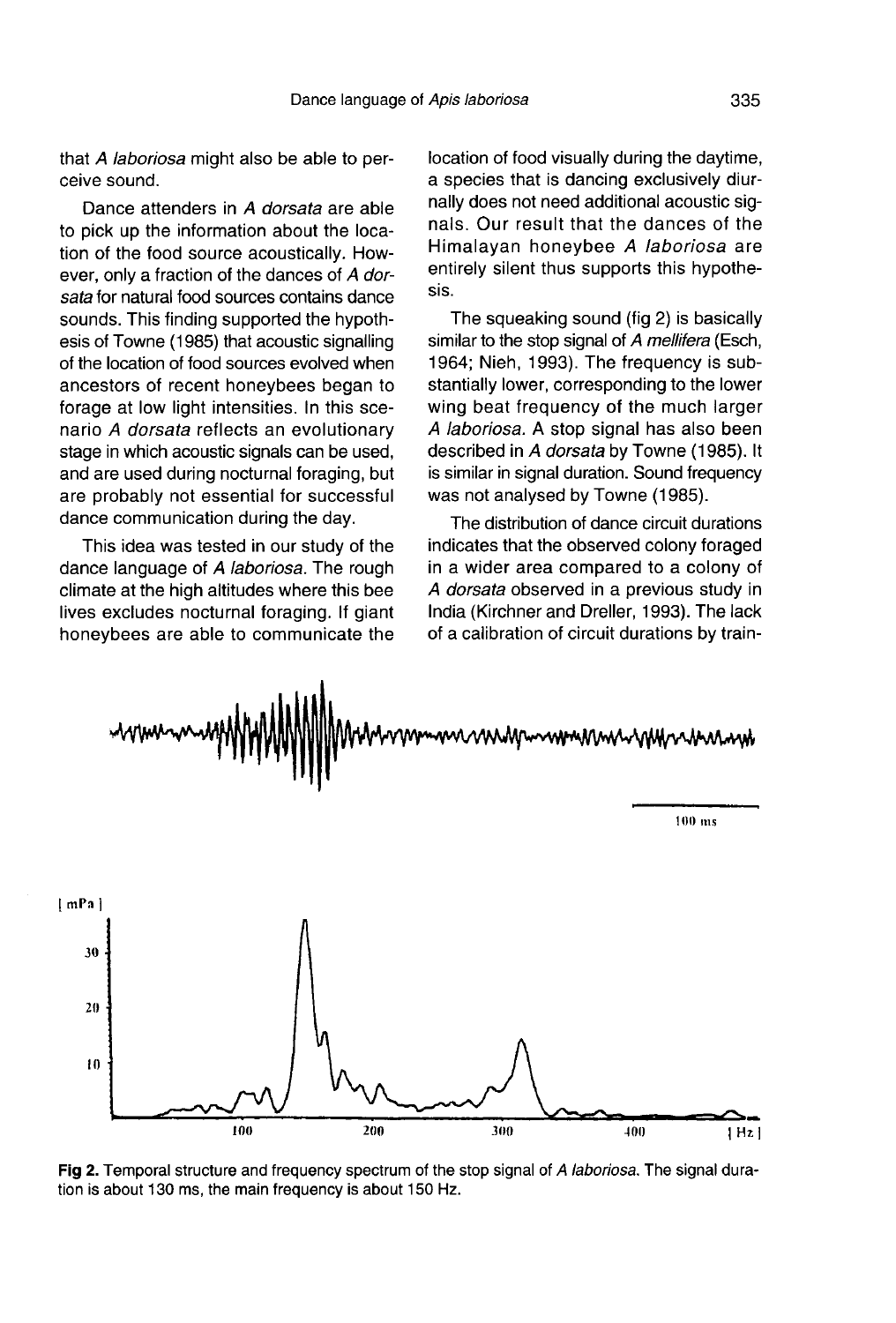ing bees to artificial feeders at different distances prevented us from calculating a flight range of the observed colony. However, the topography of the area where these bees were studied, which is characterized by high mountains and deep and steep valleys, would limit the value of a distance dialect curve so long as we do not know exactly how bees calculate distances. Whereas in most places slope can be ignored in calculations of distances, they may become significant in mountainous areas. In A mellifera indication of distance seems to be affected by the topography of the landscape (von Frisch, 1965).

Our result that A laboriosa dances silently, whereas A dorsata produces dance sounds, supports, as discussed above, the hypothesis that acoustic signalling of the location of food sources is an adaptation to dancing at low light intensities. In an evolutionary perspective the silent dancing of A laboriosa could either reflect a primitive trait or a derived trait. The phylogeny within the genus Apis is not yet fully clarified (see Koeniger, 1976; Smith, 1991). However, one can assume that A laboriosa is quite closely related to A dorsata, the lowland giant honeybee. According to Sakagami et al (1980), it is most likely that the origin of A laboriosa is interglacial or postglacial. The first giant honeybees appeared already in the Miocene and lived under a warm Tertiary climate. If the silent dancing in A laboriosa was a primitive trait, we would have to assume that A dorsata and the A mellifera group have independently developed acoustic signals in the dances. The facts that A mellifera and A cerana use sound signals that are quite similar to those of A dorsata (Towne, 1985; Kirchner and Dreller, 1993) and that A mellifera- and A dorsata-like bees are known since Tertiary times, whereas A laboriosa is much younger, make it unlikely that the silent dancing of A laboriosa is a primitive trait. We assume instead, that the common ancestors of A dorsata,

A laboriosa, A mellifera and A cerana did use acoustic signals in their dances. On the other hand, we can ask whether the use of visual signals for the transfer of information in the dances of A laboriosa is a primitive or a derived trait. In A dorsata dance sounds are found in only a fraction of the dances performed during the daytime and it seems likely that A dorsata can communicate the location of food sources without the aid of sound signals. Therefore, the common ancestor of both giant honeybee species should have been able to use both channels of information transfer, sound as well as visual cues.

However, the question remains whether this is also true for the common ancestor of the giant honeybees and the A mellifera group. The dwarf honeybee A florea nests in the open, dances silently and uses visual cues to transfer dance information. If we assume, as did Lindauer (1956), that this represents the ancestral mode of information transfer in the dance language of honeybees, the next step must have been the evolution of the acoustic channel of communication in the common ancestor of the A mellifera group and the A dorsata group. However, it is also possible, as Koeniger (1976) pointed out, that the common ancestor of the recent species in the genus Apis was a cavity-nesting species. In this case we have to assume that the use of visual signals in the dance communication system has evolved twice, in the ancestor of A florea and independently in the ancestor of the giant honeybees, whereas the A mellifera group would have conserved the primitive trait of an exclusively acoustical transfer of information. This hypothesis can be tested: A mellifera has been observed to dance in the open under experimental conditions (von Frisch, 1965). If A mellifera could communicate the location of food sources without the aid of sound signals when they are dancing in the open, it would be possible to conclude that visual transfer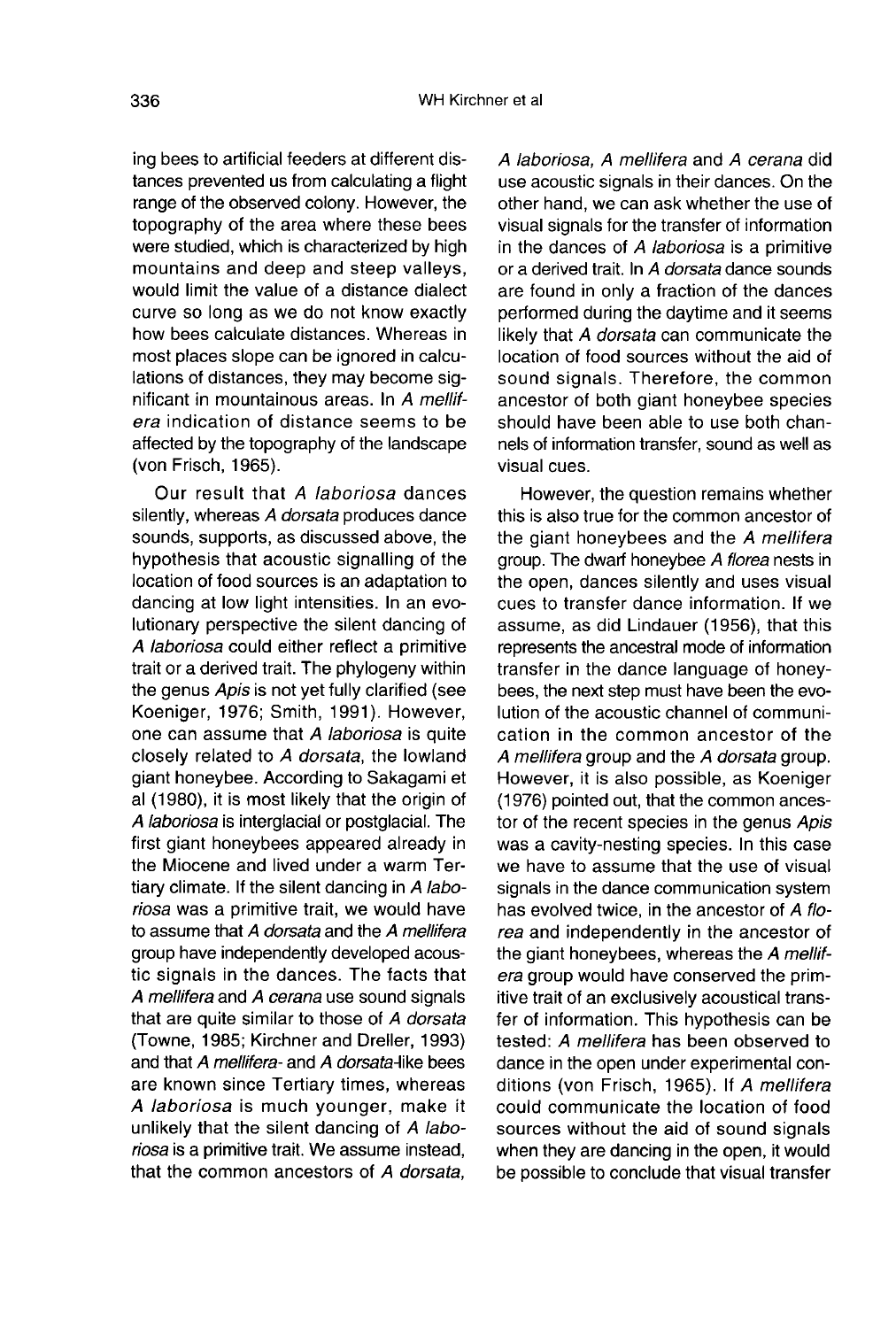of information must be a primitive trait and that the latest common ancestor of all recent honeybees was nesting in the open.

## ACKNOWLEDGMENTS

We thank the administration of the Kathmandu University for support of our applications for a research permission for the Kantchenjunga area, Ming-Ma Sherpa, a skilled mountain climber and honey-hunter, for his assistance at the research spot which would have been inaccessible for us without of his help, and the German Research Council DFG for financial support of our research.

Zusammenfassung — Die stummen Tänze der Honigbiene aus dem Himalaya, Apis laboriosa. In der Tanzsprache teilen Honigbienen ihren Nestgenossinnen Richtung und Entfernung lohnender Futterquellen mit. In der Dunkelheit ihrer Nester benutzt die westliche Honigbiene Apis mellifera akustische Signale zur Weitergabe dieser Informationen. Unter den im Freien nistenden Arten, die auch mit Hilfe optischer Signale kommunizieren können, benutzt Apis florea keine Schallsignale für die Tanzkommunikation, während Apis dorsata Tanztöne produziert, die Information über die Lage der Futterquelle enthalten. Diese Töne treten allerdings nicht wie bei Apis mellifera in allen Tänzen auf. Bei nächtliche Tänzen ist die Wahrscheinlichkeit der Schallproduktion erheblich höher als am Tage. Diese Beobachtung führte zu der Hypothese, daß die Evolution akustischer Signale in der Tanzsprache eine Anpassung an die Notwendigkeit ist, bei geringen Lichtintensitäten zu kommunizieren. Diese Hypothese wurde an der Riesenhonigbiene des Himalaya, Apis laboriosa, die eng mit Apis dorsata verwandt, aber nicht nachtaktiv ist, getestet. Die Tänze von Apis laboriosa wurden an einer Kolonie in Ost-Nepal in 2100m Höhe beobachtet. In einer Stichprobe von 93 Tänzen (Abb 1) wurde die Umlaufdauer und die

Tanzrichtung bestimmt. Im Mittel betrug die Umlaufdauer 4,8 ± 1,8 s, die längste beobachtete Umlaufzeit war 11.1 s. Unter der Voraussetzung, daß der Entfernungscode dem von Apis dorsata gleicht, entspricht das einer mittleren Entfernung der Futterquellen von etwa 700 m, als größte beobachtete Entfernung von Futterquellen ergibt sich etwa 2 km. Da die Tanztöne anderer Honigbienenarten in ihrer Frequenz der Flügelschlagfrequenz im Flug entsprechen, wurde diese in 1 m Entfernung von der Wabe an vorbeifliegenden Bienen bestimmt. Sie beträgt im Mittel 133 Hz ± 18 Hz. Bei einer Stichprobe von 40 lebhaften und langanhaltenden Tänzen wurden alle Geräusche aus einer Entfernung von 1-2 cm von der Wabe aufgezeichnet und analysiert. In keinem der Tänze traten Tanzlaute auf. Während die Tänzerinnen von Apis laboriosa völlig stumm sind, konnten gleichzeitig kurze piepende Signale, die den bei Apis mellifera und Apis dorsata auftretenden Stop-Signalen ähneln, registriert werden (Abb 2). Die Tatsache, daß die Tänze von Apis laboriosa stumm sind, unterstützt die Vorstellung, daß sich akustische Kommunikationssignale bei Honigbienen als Anpassung an die Notwendigkeit von Tanzkommunikation bei niedrigen Lichtintensitäten entwickelt haben.

## Tanzkommunikation / Schallproduktion / asiatische Honigbiene / Apis laboriosa

Résumé — Les danses silencieuses de l'abeille de l'Himalaya, Apis laboriosa. Par le langage dansé les abeilles mellifères (genre Apis) communiquent aux congénères du nid la direction et la distance des sources de nourriture à exploiter. Dans l'obscurité de son nid l'abeille mellifère occidentale, Apis mellifera, utilise des signaux acoustiques pour transmettre ces informations. Les espèces qui nidifient en plein air peuvent aussi communiquer par signaux visuels. Parmi celles-ci, Apis florea n'utilise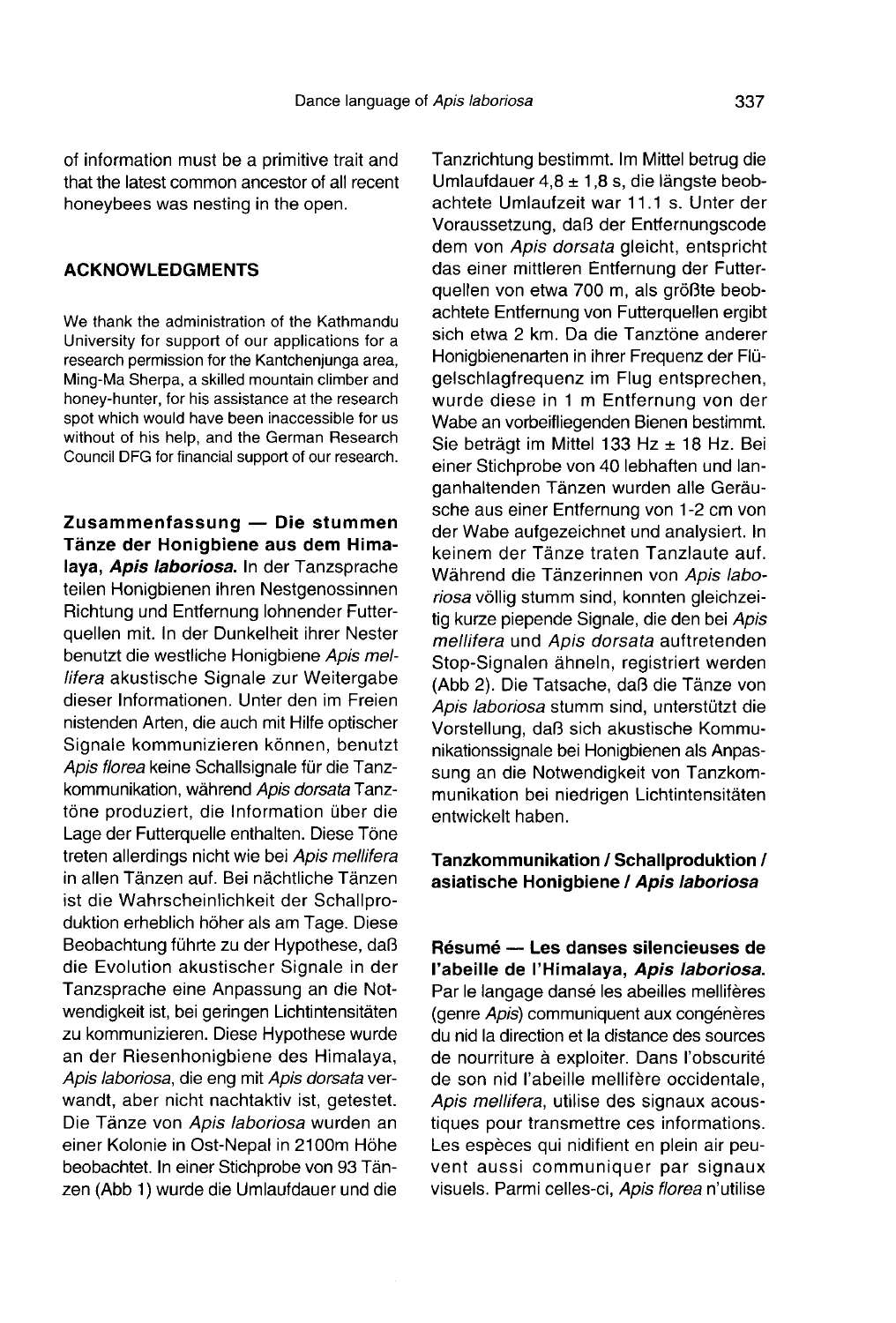pas de signaux sonores alors qu'Apis dorsata produit au cours des danses des sons qui contiennent l'information sur la situation de la source de nourriture. En fait ces sons ne sont pas présents, comme chez A mellifera, dans toutes les danses. Leur probabilité est considérablement plus élevée la nuit que le jour. Cette observation a conduit à émettre l'hypothèse selon laquelle l'évolution des signaux acoustiques dans le langage dansé serait une adaptation à la nécessité de communiquer dans les cas de faible intensité lumineuse. Cette hypothèse a été testée sur l'abeille géante de l'Himalava, Apis laboriosa, qui est étroitement apparentée à A dorsata mais n'est pas active la nuit. Les danses d'A laboriosa ont été observées sur une colonie située à 2 100 m d'altitude dans le nord-est du Népal. La durée et la direction de la danse ont été déterminées sur un échantillon aléatoire de 93 danses (fig 1). La durée moyenne a été de 4,8 ± 1,8 s (maximum observé 11,1 s). À condition que le code de distance soit le même que celui d'A dorsata, la distance moyenne des sources de nourriture a été évaluée à 700 m environ (maximum observé : 2 km environ). Puisque chez les autres espèces d'abeilles mellifères la fréquence des sons des danses correspond à la fréquence des battements d'ailes en vol, on a déterminé celle-ci sur des abeilles qui volaient à 1 m du rayon. Elle était en moyenne de 133 ± 18 Hz. Sur un échantillon aléatoire de 40 danses vigoureuses et de longue durée on a enregistré et analysé tous les bruits à une distance de 1 à 2 cm du rayon. Aucune de ces danses n'a été accompagnée de sons. Les danseuses d'A laboriosa sont restées totalement silencieuses, mais on a pu enregistré de temps en temps des petits cris aigus qui ressemblaient aux signaux d'arrêt déjà décrits chez A mellifera et A dorsata. Le fait que les danses d'A laboriosa soient silencieuses conforte l'idée que les signaux acoustiques chez les abeilles mellifères sont le résultat d'une adaptation de la communication par

les danses dans les cas de faible intensité lumineuse.

## Apis laboriosa / communication sonore / danse

## **REFERENCES**

- Dreller C, Kirchner WH (1993a) How honeybees perceive the information of the dance language. Naturwissenschaften 80, 319-321
- Dreller C, Kirchner WH (1993b) Hearing in honeybees: localization of the auditory sense organ. J Comp Physiol A 173, 275-279
- Dreller C, Kirchner WH (1994) Hearing in the Asian honeybees, Apis dorsata and Apis florea. Insectes Soc 41, 291-299
- Dyer FC (1985) Nocturnal orientation by the Asian honey bee, Apis dorsata. Anim Behav 33, 769-774
- Esch H (1961) Über die Schallerzeugung beim Werbetanz der Honigbiene. Z vergl Physiol 45, 1-11
- Esch H (1964) Beiträge zum Problem der Entfernungsweisung in den Schwänzeltänzen der Honig-<br>biene. Z vergl Physiol 48, 534-546
- Frisch K von (1965) Tanzsprache und Orientierung der Bienen. Springer, Berlin
- Kirchner WH, Dreller C (1993) Acoustical signals in the dance language of the giant honeybee, Apis dorsata. Behav Ecol Sociobiol 33, 67-72
- Kirchner WH, Dreller C, Towne WF (1991) Hearing in honeybees: operant conditioning and spontaneous reactions to airborne sound. J Comp Physiol A 168, 85-89
- Kirchner WH, Lindauer M, Michelsen A (1988) Honeybee dance communication: acoustical indication of direction in round dances. Naturwissenschaften 75, 629- 630
- Kirchner WH, Sommer K (1992) The dance language of the honeybee mutant diminutive wings. Behav Ecol Sociobiol 30, 181-184
- Koeniger N (1976) Neue Aspekte der Phylogenie innerhalb der Gattung Apis. Apidologie 7, 357-366
- Lindauer M (1956) Über die Verständigung bei den indischen Bienen. Z vergl Physiol 38, 521-557
- Maa TC (1953) An inquiry into the systematics of the tribus Apidini or honeybees (Hymenoptera). Treubia 21, 525-640
- McEvoy MV, Underwood BA (1988) The drone and species status of the Himalayan honey bee, Apis laboriosa (Hymenoptera: Apidae). J Kans Entomol Soc 61, 246-249
- Michelsen A, Andersen BB, Storm J. Kirchner WH, Lindauer M (1992) How honeybees perceive commu-